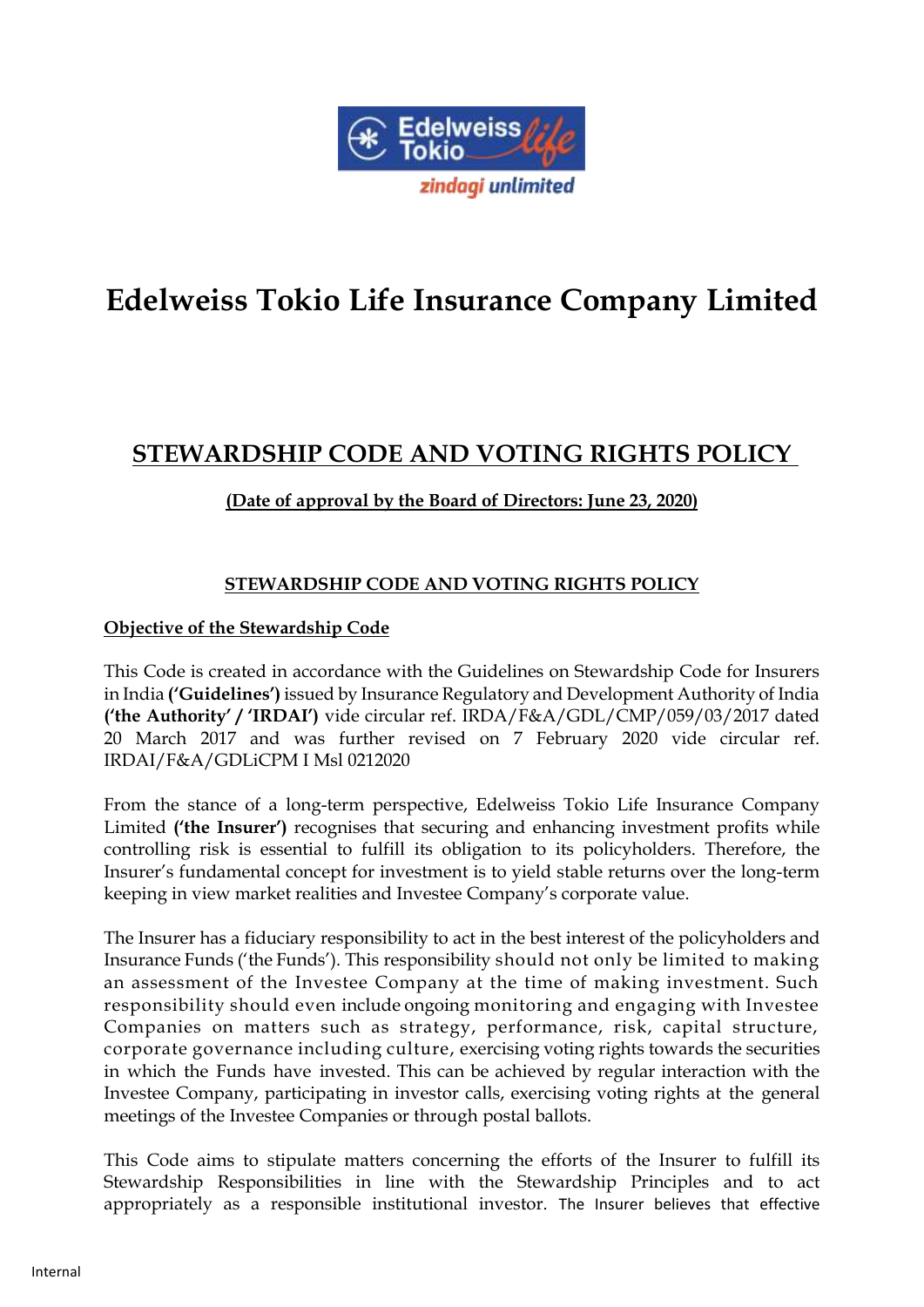stewardship benefits investee companies, insurers, insurer, asset managers, investors and enhances the quality of capital markets.

The Code contains the Principles that form the basis of Stewardship Responsibilities. These Principles are essential to ensure the long-term performance of Investments managed by the Insurer. The Insurer will execute its Stewardship Responsibilities with the same level of care and skill as it manages the Funds. In general, the Insurer does not have the intention to participate directly or indirectly in the management of the Investee Companies but it will use its influence as the representative of the shareholders amongst others by exercising its voting rights in accordance with the best interests of its policyholders.

The Code includes the following Principles:

- 1. Publicly disclose its Code on how it will discharge its Stewardship Responsibilities
- 2. Have a robust policy on managing conflicts of interest in relation to stewardship, and this policy should be publicly disclosed
- 3. Monitor its Investee Companies
- 4. Clear guidelines on intervention in its Investee companies
- 5. Collaboration with other institutional investors, where required, to preserve the interests of the policyholders
- 6. Have a clear policy on voting and disclosure of voting activity; and
- 7. Report periodically on Stewardship and voting activities.

The Code sets out the following Principles:

## **Principle 1 - Stewardship Responsibilities**

Active monitoring of Investee Companies is an integral part of the Investing approach and strategy of the Insurer. The Investment Team shall monitor the Investee Companies. The Insurer manages various asset classes and has various investment capabilities. As sustainability is an important part of the investment philosophy of the Insurer, environmental, social and corporate governance factors are taken into account while managing the Investment Portfolio. On a periodic basis, portfolio managers select investments for which engagement may improve the investment case or can mitigate investment risk based related to governance and/or sustainability issues.

The Insurer shall closely monitor the Investee Companies in which it actively invests the Funds. This includes analysing public disclosures and taking relevant opportunities to meet with management, other executive staff and also the non-executive directors as appropriate. The insurer shall also participate in the activities like managing conflicts of interest, training of personnel, intervention in investee companies and collaboration with other institutional investors. This helps to keep abreast of the Investee Company's performance, developments that drive shareholder value and to determine when it is appropriate to enter into a dialogue with the management team or its board of directors. As part of this monitoring process as may be deemed appropriate in a given situation, the Insurer shall make best effort to achieve Stewardship by engaging with the Investee Company:

a. To reasonably satisfy the Investee Company's management and governance structures are effective;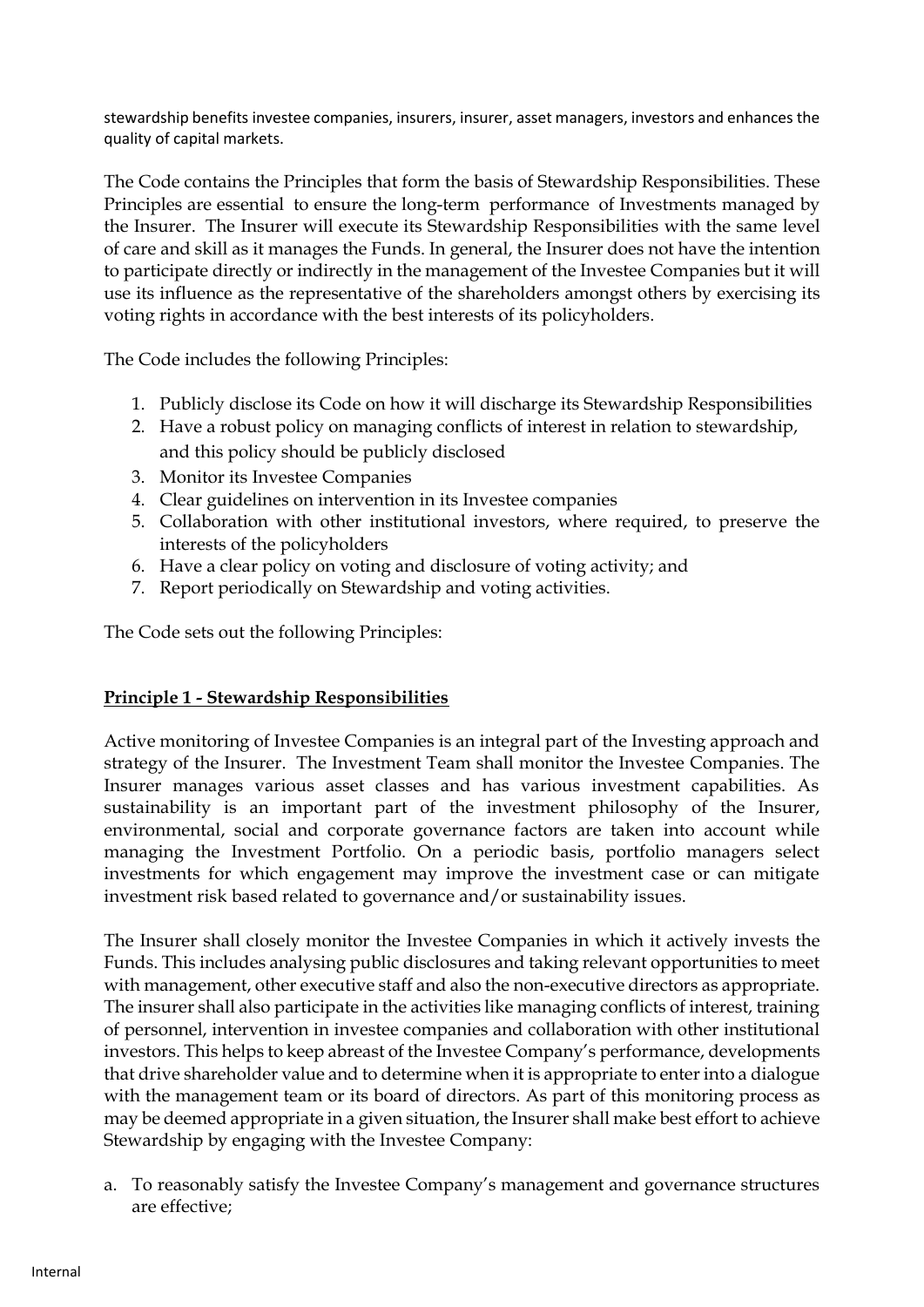b. Assessing the Investee Company's strategy, performance, governance and the quality of reporting.

The Insurer's Fund Managers use both in-house and third party research to assist in their assessment of an Investee Company and as a source of different perspectives as well as staying close to industry developments and the approach of competitors.

General matters that could come up for voting, either at the general meetings of the Investee Company/(ies) or through postal ballots include the following:

- a. Corporate Governance matters including changes in the state of incorporation, merger/acquisition, and other corporate restructuring and anti-takeover provisions.
- b. Changes to capital structure, including increases and decreases of capital and preferred stock issuances, buy back, dividend etc.
- c. Appointment, remuneration, retirement and removal of Directors.
- d. Stock option plans and other management compensation issues.
- e. Changes to the Memorandum and Article of Association of the Investee Company.
- f. Social and Corporate Responsibility issues.
- g. Appointment and remuneration of Statutory Auditors.
- h. Transactions with Related Party(ies).
- i. Other Corporate Governance matters; and
- j. Other issues affecting the interest of the Shareholders.

The Insurer may use the services of institutional advisors; however the ultimate Stewardship Responsibilities shall be discharged by the Insurer.

## **Principle 2 - Conflicts of interest**

The Insurer is an affiliate of a large, diverse financial services organisation with many companies, which may lead to situations creating conflicts of interest. Conflicts of interest may arise in certain situations which can have significant exposure, such as:

- a. The Investee Company is an associate of the Insurer.
- b. The Investee Company is an institutional client of the Insurer.
- c. The Insurer is a lender to the Investee Company.
- d. The Investee Company is a partner or holds an interest, in the overall business or is a distributor for theInsurer.
- e. A nominee of the Insurer has been appointed as a director or a key managerial person of the Investee Company.
- f. The Insurer and the Investee Company are part of same group (fellow subsidiary).
- g. A director or a key managerial person of the Insurer has a personal interest in the Investee Company.

The Investment and Audit Committees of the Board of Directors will periodically monitor all investments, identify all possible scenarios of likely Conflicts of interest, address corrective measures and how the matters will be handled when the interest of clients, policyholders or beneficiaries diverge from each other.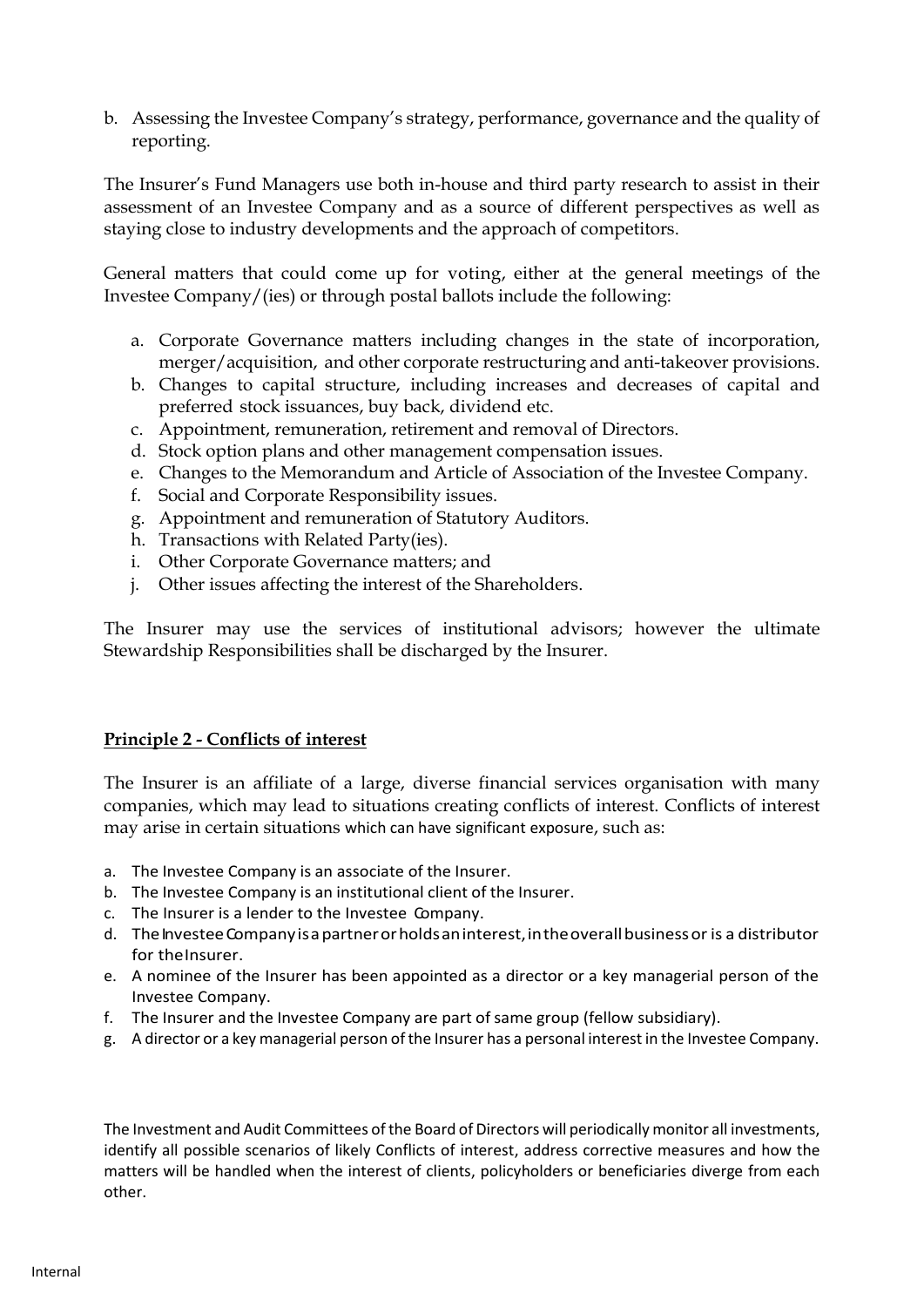The Insurer will make its best efforts to avoid such conflicts and ensure that any conflicts of interest are resolved in the best interests of its policyholders.

**Procedure for handling Conflicts of Interest:** In order to manage/avoid the above conflicts of

interest, the Insurer could undertake the following steps:

- a. Blanket bans on investments
- b. Reference to Audit Committee for their consideration
- c. Segregation of Voting function and Client Relations function
- d. Client relations/sales functions should not be involved in voting decision making function.
- e. Mandated recusal from decision making by persons having actual/potential conflicts of interest
- f. Recording of rationale behind a new investment decision/each shareholder resolution. The Insurer may consider abstaining from voting when the Insurer and the Investee Company are part of the same group, unless the Insurer records rationale for voting on such resolutions.
- g. Maintenance of Minutes on decision taken to address Conflicts of interest
- h. Insurer's investment team to comply with the Code for Prevention of Insider Trading of the Insurer.

In cases where investments are in group companies of the Insurer or where the Investee Companies has substantial investments in the Insurer's Funds, the Insurer shall specifically review all voting proposals, routine as well as non-routine, and take decisions with respect to voting on such proposals in the best interest of the policyholders. The Insurer may also decide to abstain from such voting, if it deems fit to do so, in the best interest of the Policyholders or if there is a conflict of interest.

The Insurer will vote in the exclusive interest of the policyholders, without taking into consideration the interest of the businesses of its promoter group companies. The strict separation of the Insurers' investment management activities from other activities within its promoter group companies prevents access of the Insurer to insider and unpublished price sensitive information for which use and/or disclosure of such information could generate conflicts of interest.

The Insurer supports resolutions that promote the functioning of the Investee Company's Board in the best interests of their shareholders, resolutions that change the state of incorporation, merger etc. which are in the shareholders' value. Issues, including those business issues specific to the Investee Company or those raised by shareholders of the Investee Company would be addressed on a case-by-case basis with a focus on the potential impact of the vote on shareholder value. The Insurer reserves the right to vote against any resolution that goes against the interest of its Policyholders and Shareholders. The Insurer in such other matters may decide to abstain from voting if it has insufficient information or there is conflict of interest or the Insurer does not have a clear stance on the proposal.

The decision regarding voting for a particular resolution, i.e. whether the Insurer will vote for/against or abstain, will be taken by the Equity Fund Manager/s, in consultation with the CIO-Equity / Debt. The Fund Manager may also seek the analysis and recommendations of a research firm or other competent authority or individual to aid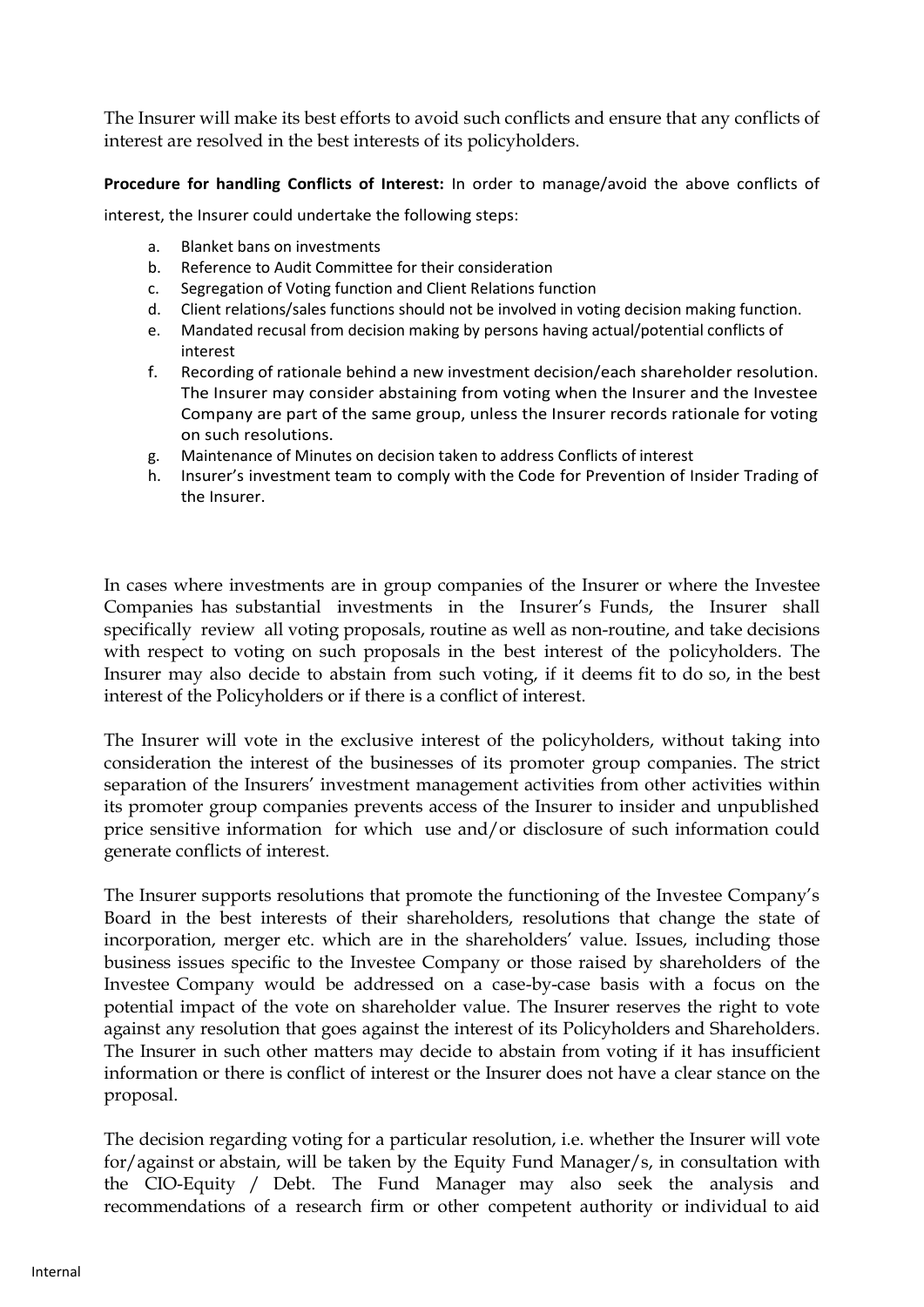such decision(s).

#### **Principle 3 – Monitoring of Investee Companies**

The Insurer should endeavor to engage with the boards and management of investee companies with the objective of maximising long-term shareholder value and monitors this as part of their ongoing oversight of the Investee Company's investment activity. Due to the constantly evolving nature of Investee Company's practices and other circumstances, it is important to note that it may not be possible to identify or address pre-emptively all material or potential risks, although best endeavors will be exercised. The Insurer's investment team monitors risk across their assigned sectors leveraging data and research from various sources, as well as a database that tracks data on year over year engagements. These tools enable the Insurer to identify outliers pertaining to its key areas of focus including remuneration, independent and effective boards, environmental and operational risks and shareholder rights.

Guiding principles on monitoring of Investee Companies:

- a. Level of monitoring: Insurer shall ensure a higher level of monitoring where the Insurer's exposure is high as a % of Insurer's AUM vis-à-vis monitoring companies with insignificant % of AUM
- b. Areas of monitoring Investee Companies shall include inter alia the following:
	- i. Company strategy and performance operational and financial.
	- ii. Industry level monitoring and possible impact on the investee companies.
	- iii. Quality of Leadership, Company Management and Board.
	- iv. Corporate Governance including remuneration, structure of the Board (including Board diversity and independent directors) and related party transactions
	- v. Shareholder rights and their grievances
	- vi. Corporate Governance and Related Party Transactions
	- vii. Environmental, Social and Governance risks

The Insurer may participate through nominations on the Board of the Investee Companies to ensure active involvement sand shall indicate in its Stewardship Statement, its willingness to do so and the mechanism by which this could be done.

Although not common, through its engagement with portfolio companies, the Insurer personnel may come across confidential information about the Investee Company that is not otherwise generally available to the public. The Insurer's personnel are subject to the Code for Prevention of Insider Trading in Securities of Edelweiss Financial Services Limited and Other Securities which are designed to prevent the misuse of such confidential information. Failure by the Insurer's personnel to comply with the abovementioned Code for Prevention of Insider Trading may result in sanctions that may include, without limitation, ban on personal trading, disgorgement of trading profits and personnel action, including termination of employment, where appropriate.

## **Principle 4 - Intervention in Investee Companies**

As set out above, the level of contact the Fund Managers have with the Investee Companies' management varies, depending on a number of factors, including: the size of the investment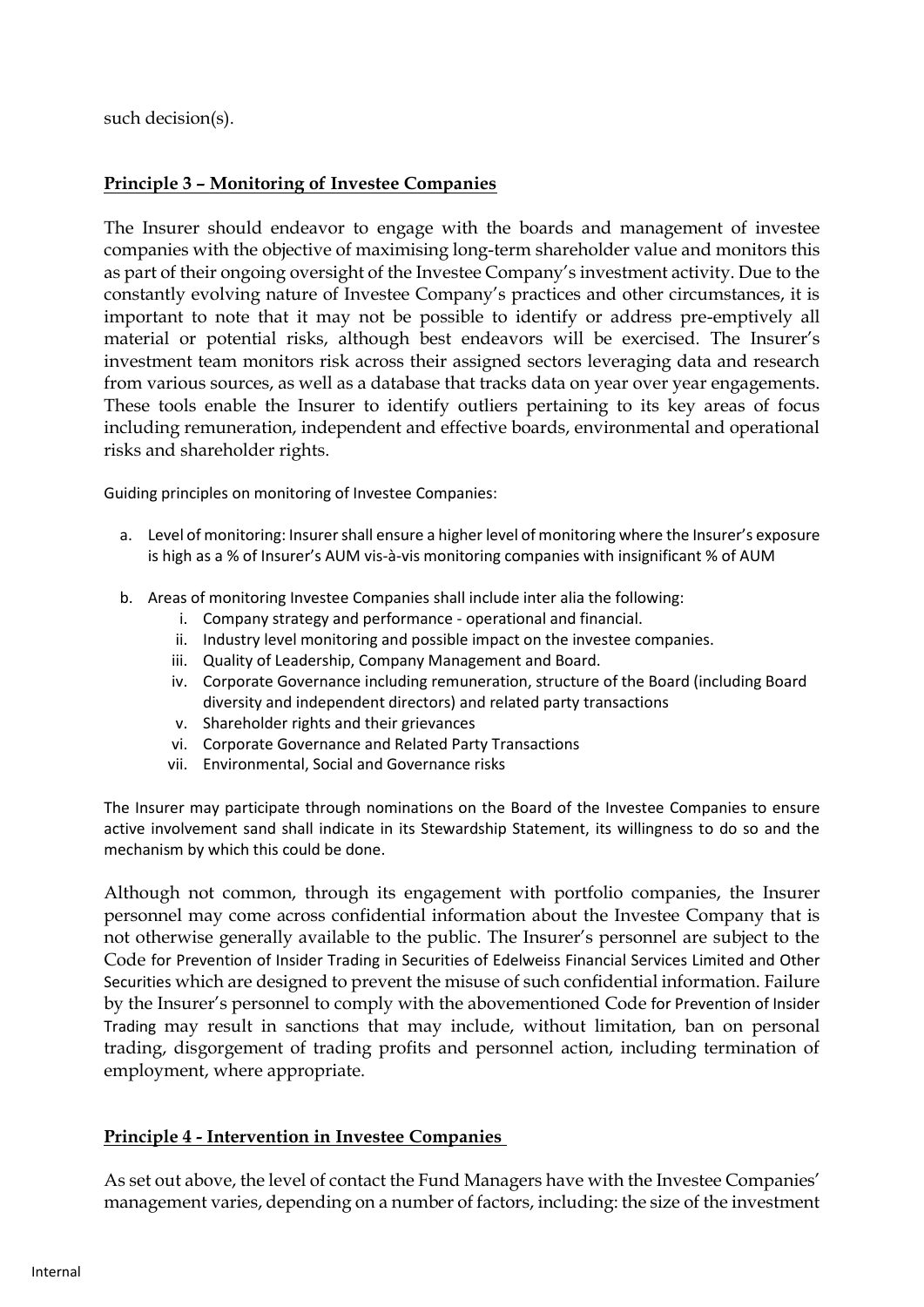in the Investee Company, the size of the Investee Company, its location and its business activities. Fund Managers seek to understand the strategy, governance and overall operational and financial performance of the Investee Companies and their outlook for the future. The Insurer engages with Investee Companies through meetings and attendance at Investee Company meetings as well as telephone and electronic methods.

Occasionally, however, Fund Managers may conclude that a series of events or decisions on the part of an Investee Company's management or board, including those on broad corporate governance, leadership, (poor) financial performance of the Investee Company, corporate governance issues and practices, capital structure (pre-emption rights, share issuance and buybacks and general capital raisings), merger and acquisition activities, accounting and audit, operating and financial performance remuneration, litigations, stewardship, Environmental, Social and Governance risks have raised concerns significant enough to reduce the attractiveness of that investment. If concerns regarding an Investee Company's approach or decisions arise, initial discussions would, if appropriate, take place on a confidential basis and where possible as part of the fund manager's ongoing dialogue. The Insurer seeks to intervene as soon as practicable to avoid problems arising or becoming entrenched.

The concerns that the Fund Managers may raise from time to time are across a range of subjects that are integral to the long term value of Investee Companies, including strategy, issues relating to their board (including leadership, effectiveness, composition, succession planning and re-election), capital structure (pre-emption rights, share issuance and buybacks and general capital raisings), merger and acquisition activities, accounting and audit, operating and financial performance, risk management and broad governance issues. The Insurer's engagement is integral to its investment processes as it firmly believes that this is an important way to preserve value for policyholders.

Where Fund Managers' concerns have not been managed through the usual channels of communication, then the Fund Manager may seek to escalate the concerns. Mechanisms for intervention in Investee Companies could be by way of the following:

- i. Meeting the management for constructive resolution of the issue and in case of escalatjon thereof, members of the Board of the Investee Company and providing comments in an increasingly formal way.
- ii. Collaboration with other investors and voting against decisions
- iii. Interaction with other insurance companies through Insurance Council on industry-level

However, if a board of the Investee Company does not respond constructively and the Insurer has concerns about the Investee Company's strategy, performance, governance, remuneration or approach to risks, then the Insurer would consider how most appropriately to escalate its action, for example by:

- a. Expressing concerns through the Investee Company's advisers or to the Investee Company; or
- b. Indicating to the Investee Company's management that it is the Insurer's intention to vote against management; or
- c. Voting against management in a general meeting or by proxy.

In exceptional circumstances, the Insurer might be prepared to consider escalating matters still further, for example by: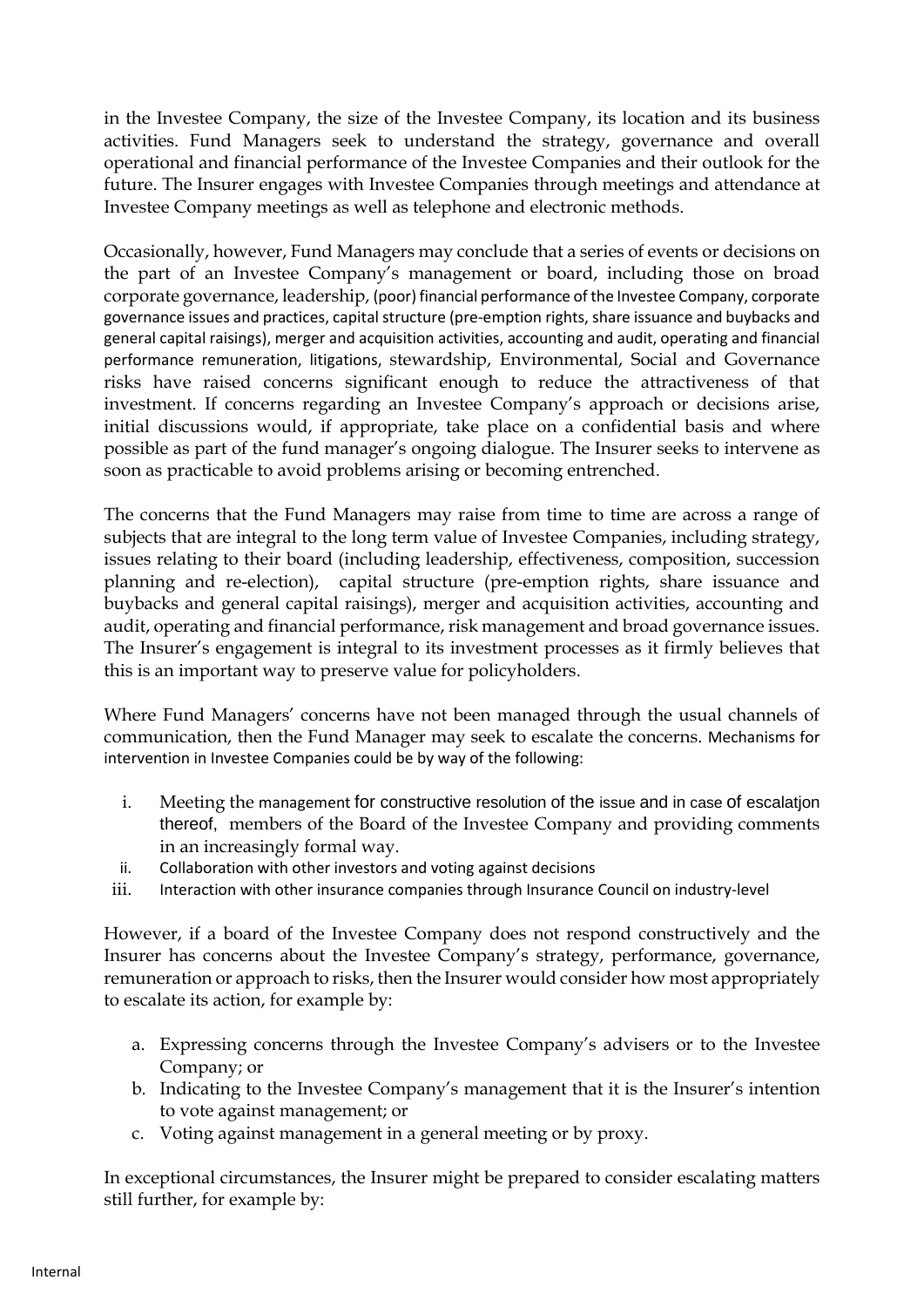- a. Making a public statement in advance of general meetings
- b. Submitting resolutions and speaking at general meetings
- c. Requisitioning, in some cases a proposal to change board membership.

The Fund Manager's decision to engage is a result of a number of factors. Those Investee Companies in whom the Insurer holds a significant investment and in which the Fund Manager intends to maintain a holding for the long-term are considered high priority engagements, together with those where the Insurer believes there is a reasonable probability that the Investee Company's management team will enter into constructive dialogue with the Insurer.

The Insurer will engage with other shareholders, either at its own or their instigation, to discuss any matters regarding an Investee Company. This may involve contact with the Investee Company and/or its advisers with the aim of obtaining information, influencing decisions or resolving issues.

## **Principle 5 - Collaboration with other institutional investors, where required, to preserve the interests of the policyholders (ultimate investors)**

In circumstances where the Insurer's approach to engaging the management of Investee Company is not achieving the required level of discussion or success, or when shareholder value is at risk to a sufficient degree, the Insurer has no objection, in principle, to collective action with other investors. The Insurer may consult with other investors or with other formal or informal groups as appropriate. The decision to collaborate on Investee Company specific matters will be judged on a case by case basis by the Fund Manager with input from the Chief Investment Officer – Equity / Debt. The list below contains examples of the sorts of issues on which the Insurer might consider engaging collectively where other escalation routes have failed:

- a. Concerns over decisions relating to M&A activity or capital raising
- b. Issues with Investee Company leadership or board structure
- c. Concerns over strategy
- d. Concerns over capital structure
- e. Concerns over operating performance; or
- f. Where there is difficulty accessing information about, or gaining direct access to, Investee Companies.

This does not represent an exhaustive list but a broad framework.

## **Principle 6 - Voting and Disclosure of Voting Activity**

#### Philosophy of Voting Policy

*'Voting Right'* means the right of a shareholder to vote on matters of corporate policy and other resolutions in the Investee Company. The Insurer will undertake appropriate exercise of voting rights in accordance with its in-house rules. The exercise of voting rights will require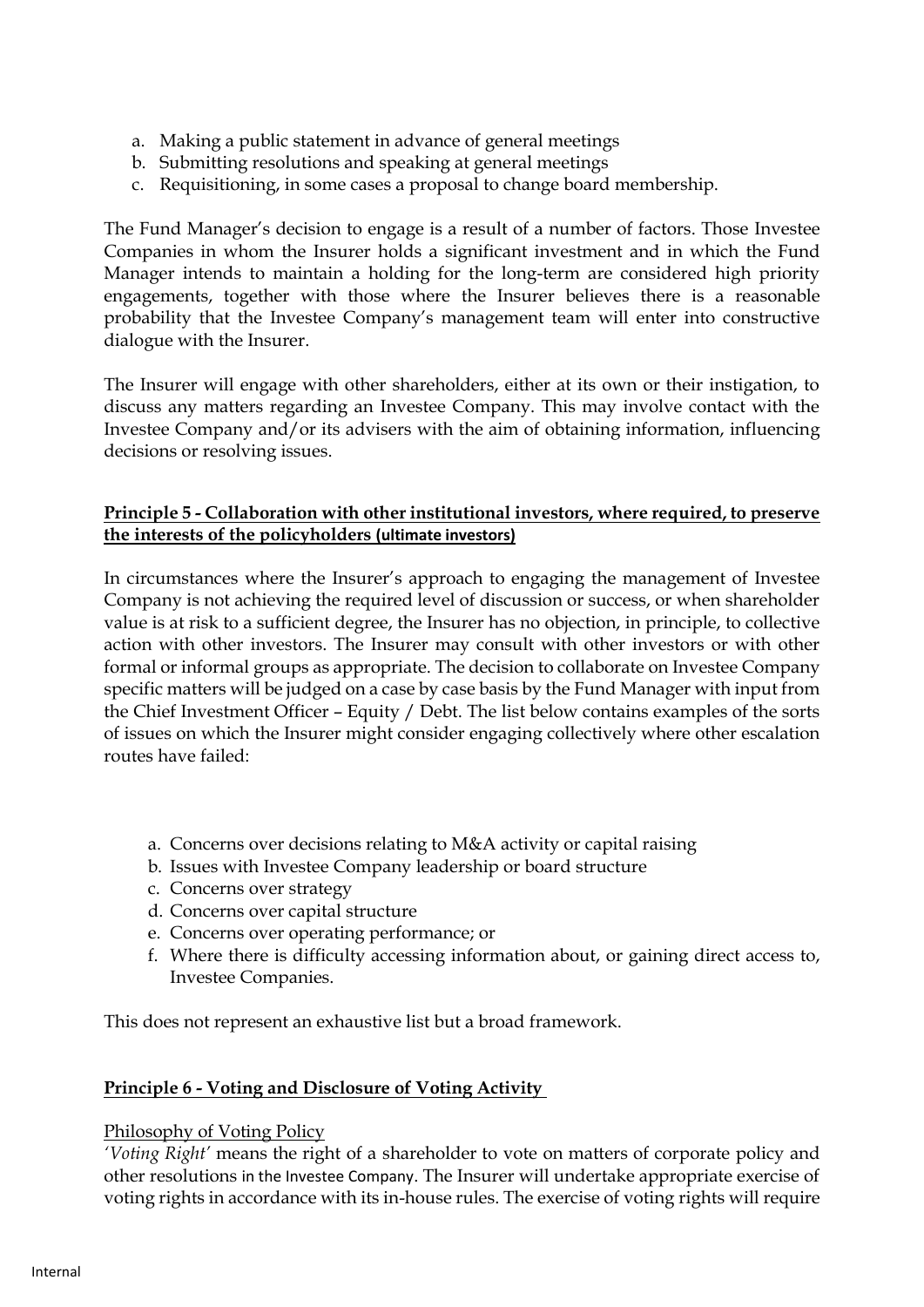regular monitoring of financial performance, corporate governance matters, industry performance and subsequent consideration of the potential impact of a vote on the value of the securities of the Investee Company. In order to discharge its obligations under this Code, the Insurer will access and utilise research on management performance and corporate governance issues of the Investee Company(ies), drawn either from its in-house Fund Management team or from independent consultant/firm amongst others.

The Insurer is entitled to exercise the voting rights attached to the shares of the Investee Company. The shareholders do not necessarily need to be physically present at the site of the Investee Company's annual general meeting/extra-ordinary general meeting in order to exercise their right to vote. It is common for shareholders to voice their vote through an E-Voting system provided by entities such as Custodian (NSDL, CDSL, Karvy) or by appointing a proxy.

The Insurer is permitted to engage in securities lending activity. Securities lent may be recalled for voting purposes. In connection herewith, the Insurer will exercise adequate safeguards to address any conflicts of interest with regard to any individual investments made by the schemes of the Funds. This may imply that the Insurer may decide to refrain from exercising its voting rights if considered appropriate.

The Insurer shall mandatorily undertake active participation and voting on resolutions/proposals of the Investee Companies under the following circumstances:

- a. Where the insurer's AUM is upto Rs.2,50,000 crores and its holding in the Investee Company exceeds 3% of the paid-up capital of the Investee Company
- b. Where the Insurer's AUM exceeds Rs.2,50,000 crores and its holding in the Investee Company exceeds 5% of the paid-up capital of the Investee Company
- c. In other scenarios, insurers may voluntarily participate and vote if such resolutions/proposals are considered significant and may have an impact on the value of investments of the insurer.

The decision regarding voting for a particular resolution, i.e. whether the Insurer will vote for/against or abstain, will be taken by the Equity Fund Manager/s, in consultation with the CIO-Equity / Debt. The Fund Manager may also seek the analysis and recommendations of a research firm or other competent authority or individual to aid such decision(s).

Voting decisions can be based on professional advice for arriving at voting decisions and research reports like market survey data, industry-wide analysis, business valuation, etc. from external agencies

## Voting Rights Procedure:

The decision of the Investment Team on voting for resolutions to be passed at general meetings or through postal ballot of the Investee Company shall be executed by the Insurer by casting votes through the e-voting facility provided by the Custodian. However, in case the e-voting facility is not offered by any Investee Company or the Insurer is not in a position to cast its vote through e-voting, any of the following personnel/representatives of the Insurer or an externally authorised agency would be delegated the responsibility for exercising the physical voting rights by the Managing Director or Chief Executive Officer (CEO) or Chief Investment Officer – Equity / Debt, if any:

- a. Representative of Edelweiss Tokio Life
- b. Representative of an externally authorised agency such as the Custodian.